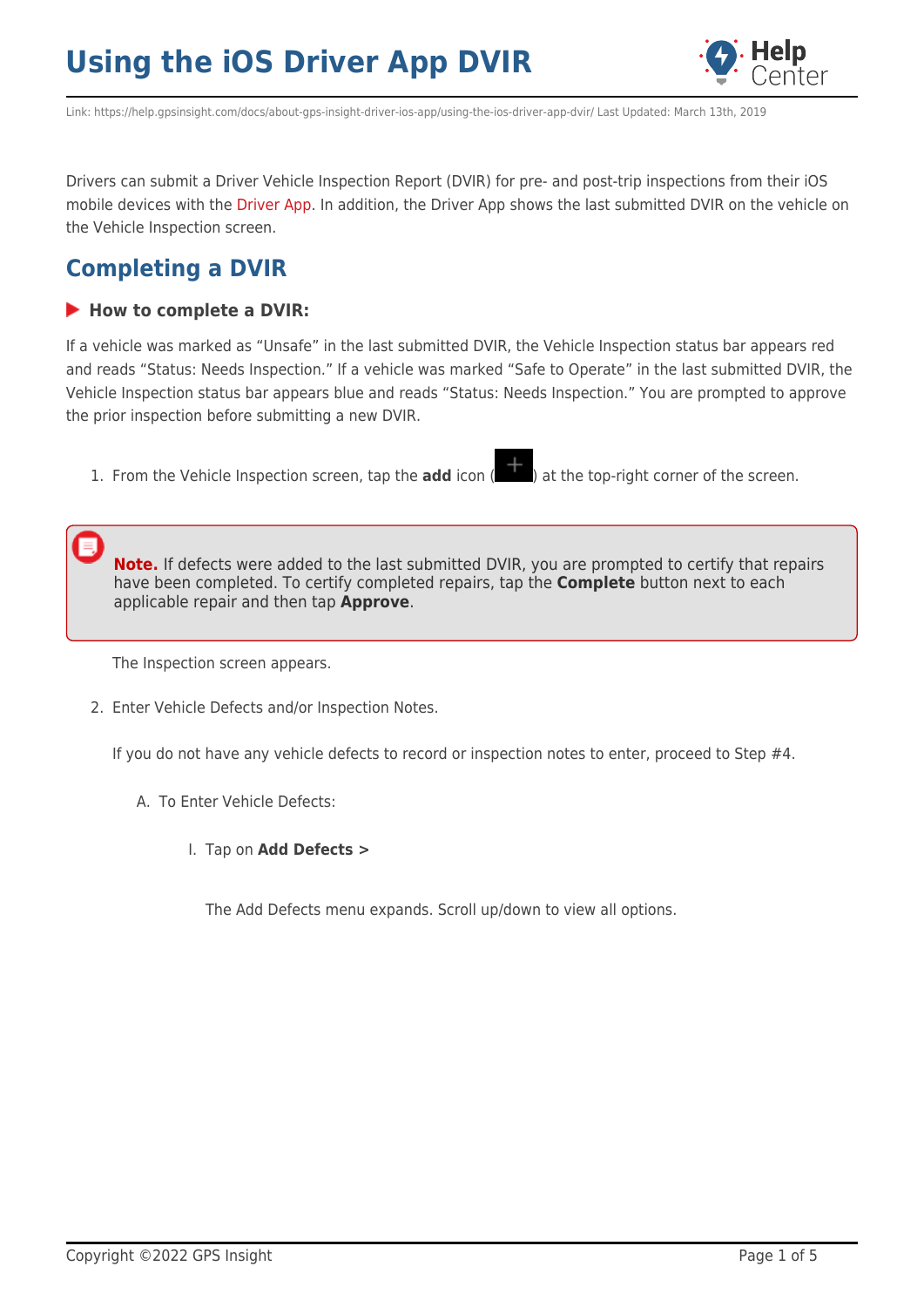

Link: https://help.gpsinsight.com/docs/about-gps-insight-driver-ios-app/using-the-ios-driver-app-dvir/ Last Updated: March 13th, 2019



1. Tap the defect(s) you would like to add to the inspection report.

The menu expands with a list of sub-defects.



1. Tap on the sub-defect(s) you would like to add to the inspection report.



Selected defects will appear in red accompanied by a checkmark.

1. Tap on **Add Defects >** to collapse the menu.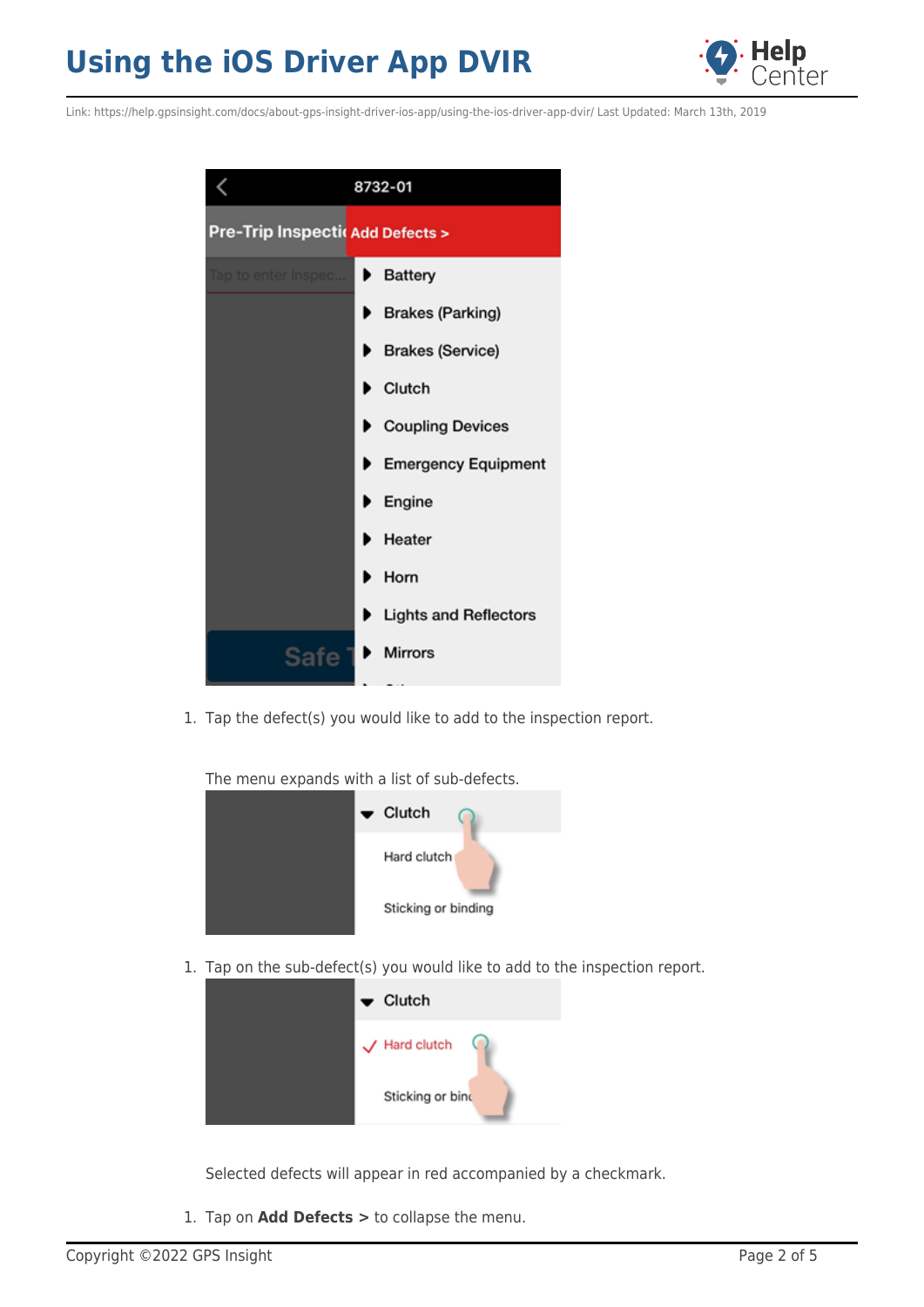

Link: https://help.gpsinsight.com/docs/about-gps-insight-driver-ios-app/using-the-ios-driver-app-dvir/ Last Updated: March 13th, 2019

Selected defects appear on the inspection screen.

**Note.** Drivers can remove a defect before submitting a pre-trip inspection report by tapping on the **Remove** button.

- 1. To Enter Inspection Notes:
	- I. Tap the text field stating **"Tap to enter inspection notes…"**



II. Enter your notes and tap **Done**.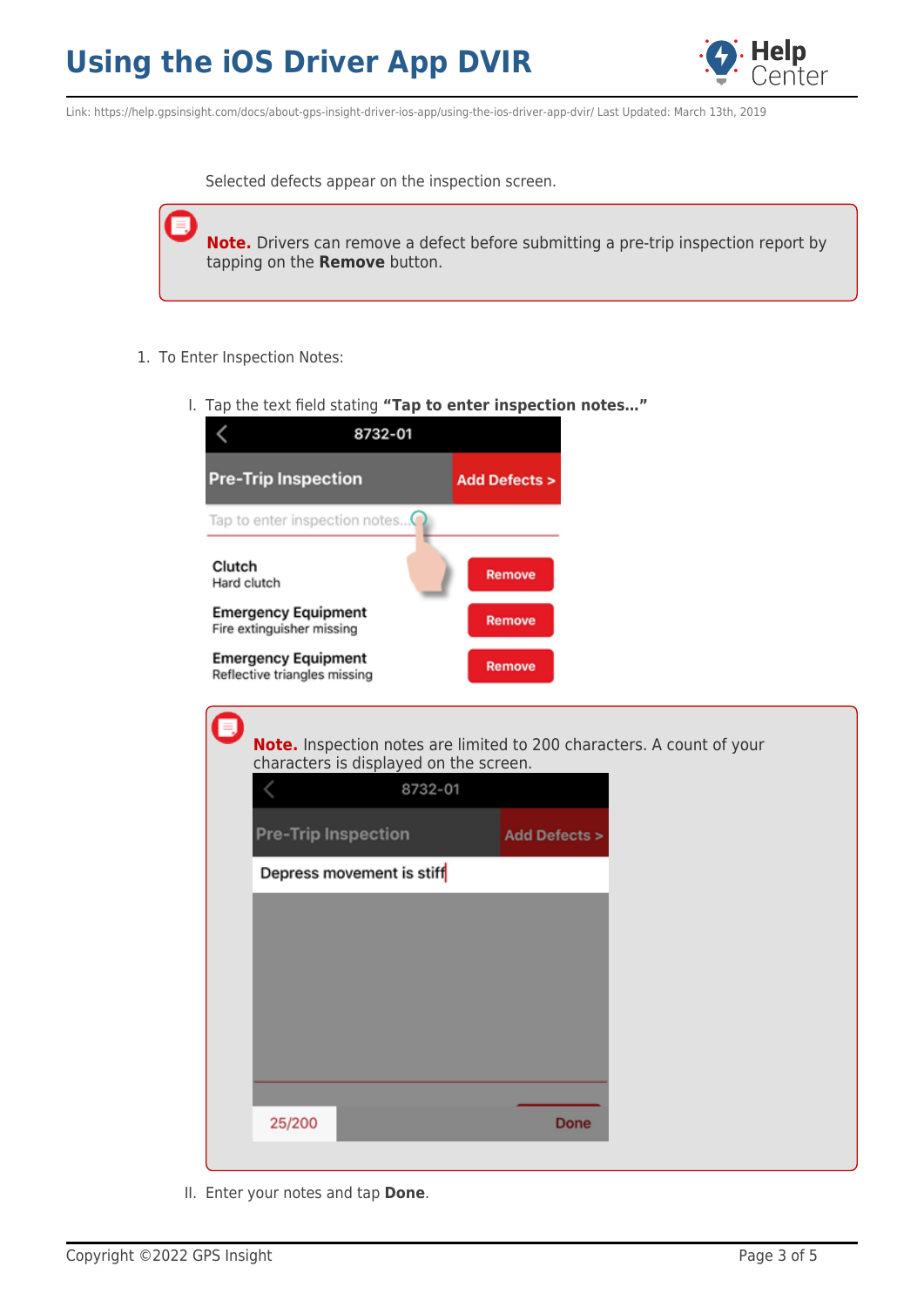

Link: https://help.gpsinsight.com/docs/about-gps-insight-driver-ios-app/using-the-ios-driver-app-dvir/ Last Updated: March 13th, 2019

Your inspection notes appear on the DVIR screen.

**Note.** If you need to add or edit your inspection notes, tap in the text field and make any revisions necessary then tap **Done**.

4. Tap **Safe to Operate** or **Unsafe**.



Your DVIR is submitted and appears on the Vehicle Inspection screen.

#### **Viewing DVIR Data**

#### **To view DVIR data:**

- 1. In the Classic portal go to: Reports > Driver > Driver Vehicle inspection.
- 2. Select the Date Range and Driver Group.
- 3. Click Run Report.